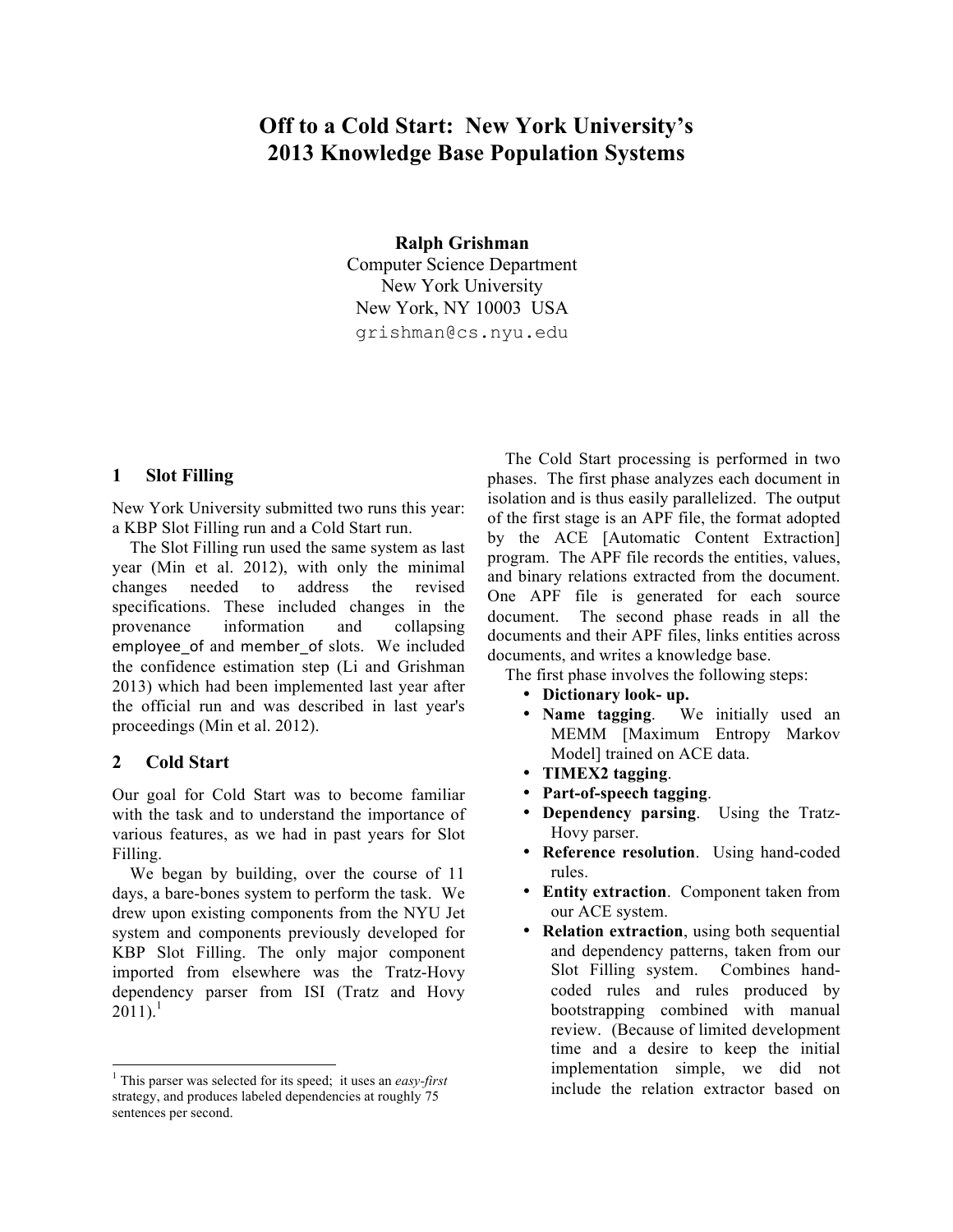distant supervision which we have successfully used for Slot Filling.)

### • **APF generation**.

The first phase requires about one core-day to process the 50,000 documents of the 2013 Cold Start corpus (in practice we ran for 8 hours on 3 cores). This represents roughly 30 documents per minute per core.

The system operated on the xml-format files provided. No attempt was made to clean up the input by removing short text fragments.<sup>2</sup>

The second phase reads in all documents and operates entirely in memory. It first takes each entity in each document which includes a named entity mention and maps that document-level entity to a global entity. This is done by a simple deterministic rule for name mapping (see Appendix); no attempt is made to do more sophisticated entity coreference. We then iterate over the set of global entities and write out all the knowledge-base information for that entity: the mentions, the canonical mentions, and the slotfiller triples.

For single valued slots we adopted the same strategy used in Slot Filling: a value attested by multiple documents was preferred over one obtained from only a single document (more likely a typo or error); among values attested by multiple documents, we preferred the entity with the longer name.

The knowledge base which constituted our official submission was 3843106 lines, including 108771 person entities, 40669 org entities, and 16311 GPEs.

# **3 Scoring**

The system we developed was parameterized so that it could handle both 2012 and 2013 Cold Start tasks, which differed slightly in slots and knowledge base format. Because no scorer was available in time for the needed analysis, we also developed a scorer able to handle both tasks (which used different assessment file formats). (This later became the official scorer for this task.) This scorer operates based on exact string match; document/offset information is not used. This seemed most appropriate for supporting continued development after the formal submission. Responses which do not appear in the assessment file are ignored; they are not counted as correct or incorrect.

Because of the small pool involved in Cold Start (3 teams including ourselves), many new responses produced during subsequent system development would not be part of the official assessment, making it difficult to properly judge system revisions. We therefore added a simple interactive tool to the scorer to manually assess all new responses.

# **4 Cold Start > Slot Filling + Entity Linking**

The Slot Filling and Entity Linking tasks were initially created to decompose the more general task of knowledge base creation from text. So in simplest terms Cold Start is putting these two back together. However, other aspects of the evaluation – in particular the variability and surprise nature of the test corpus – raise important additional challenges regarding the ability to handle previously unseen sources. In this section we briefly illustrate some of these issues.

### **4.1 Slot Type Distribution**

The Slot Filling evaluation uses a large corpus including a large portion of national and international news, and only changes modestly from year to year. This provides some stability in terms of the slots which predominate for the task (Tables 1 and 2). NYU has taken advantage of this stability and the skewed distribution of slot fills to get good Slot Filling performance over several years from a focus on the patterns for a small number of slots.

Cold start provides greater discretion for the evaluators, first in picking the domain/corpus and then in selecting the queries. The domain heavily influences the information available, and this effect can be magnified by the choice of queries. In 2012 the domain was the University of Pennsylvania; in 2013, Kentucky.

As is true in Slot Filling, the distribution across slots is highly skewed; the 5 top slots constitute more than 50% of the relations involved in queries.  $3$  Not surprisingly, in the university

<sup>&</sup>lt;sup>2</sup> <sup>2</sup> Names with three or more consecutive blanks were rejected, thus blocking names from spanning text blocks.

 $\frac{1}{3}$  $3$  Slot counts were based on the number of times the slot was part of a response to a query that was assessed as correct. For two-hop queries, we counted both hops for each response.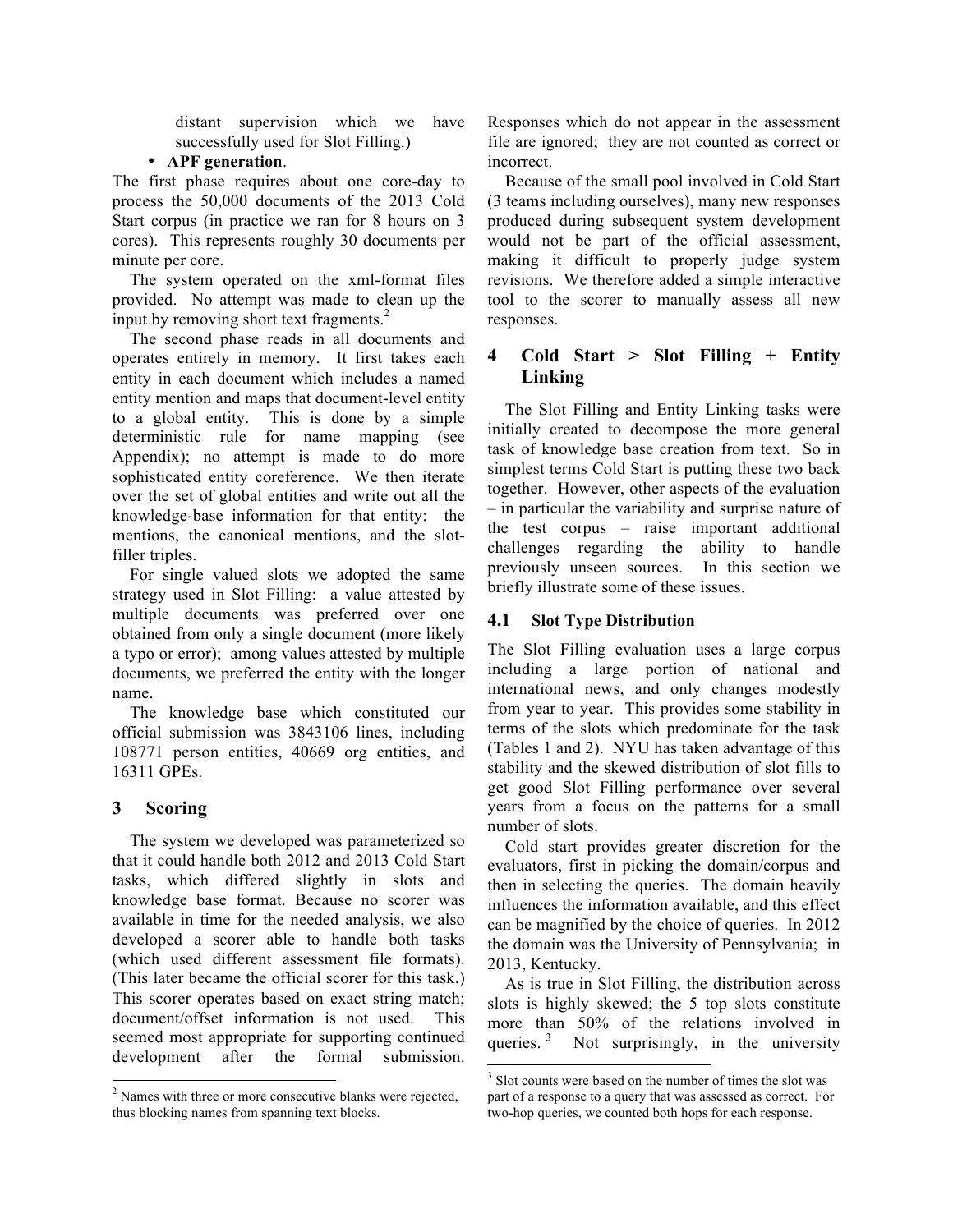domain org:students and per:schools\_attended (reciprocals of the same relation) dominated, together accounting for over a quarter of the slots (Table 3). This year's local news provided a more 'normal' distribution, though we note that participants in local news seem to be identified more often by their town (gpe: residents of city), and less by their title, than is common in national and international news (Table 4).

This skewed slot distribution increases the volatility of the scores with respect to changes in the extraction system. This volatility is magnified by the fact that particular text sources will use particular locutions to express a given relationship. To study this effect, we created a text corpus consisting of the provenance of all responses assessed as correct by LDC, a total of 1788 items for the 2013 evaluation. Of these, 293 were instances of the gpe:residents of city relation which contained the sequence ", of". This sequence was used for

*person*, of *city*

or

 $\overline{\phantom{a}}$ 

*person*, *age*, of *city*

(e.g., "Fred Smith, of London" or "Fred Smith, 66, of London"). Thus essentially one-sixth of the 0 hop score depended on recognizing this one construct.4 This pattern is in particular the style of one of the news sources, *the Times-Tribune*.

To a lesser extent this same effect was observed for the Penn domain; there were over 100 instances of the expression "received his/her PhD. from/at" to convey the students / schools attended relation.

Table 1. Top slots for 2012 Slot Filling evaluation

| slot                      | # of equivalence classes |  |  |  |
|---------------------------|--------------------------|--|--|--|
| per:title                 | 236                      |  |  |  |
| org:top members employees | 177                      |  |  |  |
| per:member of             | 107                      |  |  |  |
| per:children              | 100                      |  |  |  |
| org:alternate names       | 96                       |  |  |  |
| per:employee of           | 72                       |  |  |  |
| per: cities of residence  | 62                       |  |  |  |
| org:subsidiaries          | 59                       |  |  |  |

This meant that if the same first hop participated in several two-hop responses, it was counted multiple times. This seemed appropriate in recognizing the relative importance of the first hop in the overall score.

4 In contrast, this pattern did not contribute any slot fills for the 2012 evaluation.

#### Table 2. Top slots for 2013 Slot Filling evaluation

| slot                       | # of equivalence classes |  |  |  |
|----------------------------|--------------------------|--|--|--|
| per:title                  | 230                      |  |  |  |
| org:top members employees  | 130                      |  |  |  |
| per: employee or member of | 125                      |  |  |  |
| org:alternate names        | 89                       |  |  |  |
| per:alternate names        | 63                       |  |  |  |
| per:children               | 57                       |  |  |  |
| per:cities of residence    | 53                       |  |  |  |
| per:age                    | 51                       |  |  |  |

Table 3. Top slots for 2012 Cold Start evaluation

| slot                      | frequency in responses |  |  |
|---------------------------|------------------------|--|--|
| org:students              | 441 (18.16%)           |  |  |
| org:employees             | 407 (16.76%)           |  |  |
| per:title                 | 337 (13.88%)           |  |  |
| per:employee of           | 223 (9.18%)            |  |  |
| per:schools attended      | 173 (7.13%)            |  |  |
| org:top members employees | 101 $(4.16\%)$         |  |  |
| org:membership            | 97 (4.00%)             |  |  |
|                           |                        |  |  |

Table 4. Top slots for 2013 Cold Start evaluation

| slot                       | frequency in |  |
|----------------------------|--------------|--|
|                            | responses    |  |
| gpe:residents of city      | 693 (15.65%) |  |
| gpe:employees or members   | 570 (12.87%) |  |
| org: employees or members  | 555 (12.53%) |  |
| per:title                  | 425 (9.60%)  |  |
| pre: employee or member of | 199 (4.49%)  |  |
| gpe:headquarters in city   | 196 (4.43%)  |  |
| org:top members employees  | 155 (3.50%)  |  |

#### **4.2 Influence of name tagging**

We found Cold Start to be considerably more sensitive to the quality of name tagging than Slot Filling had been. For Slot Filling, the system is given the names being queried in advance, including extent and type information. In contrast, none of this information is given in advance for the Cold Start task; a name extent or type error involving one of the queried names often leads to a failure to respond to the query.

We initially used a MEMM name tagger that had provided good performance in prior tasks